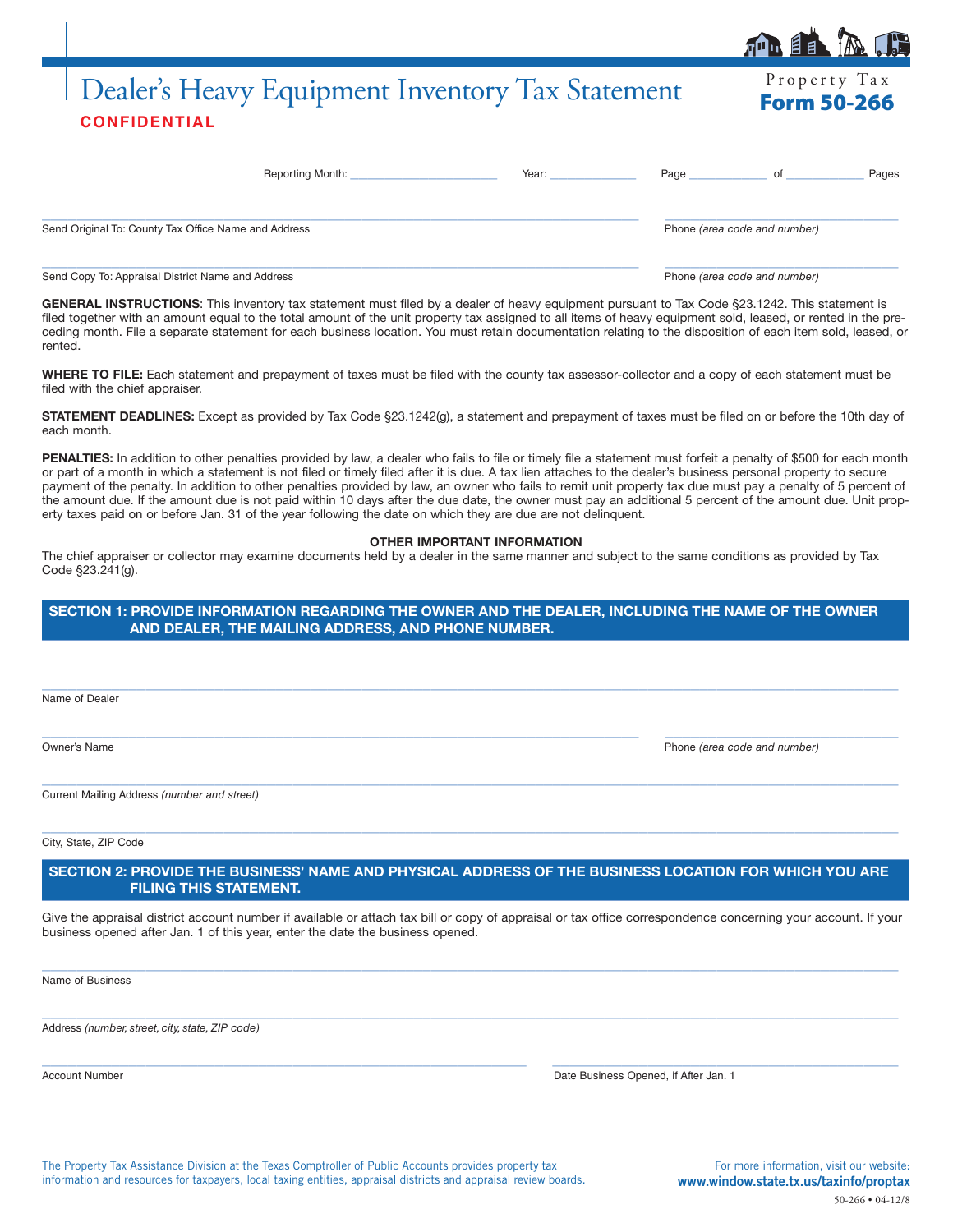

**SECTION 3: PROVIDE THE FOLLOWING INFORMATION ABOUT EACH SALE, LEASE OR RENTAL OF HEAVY EQUIPMENT DURING THE REPORTING MONTH (CONTINUE ON ADDITIONAL SHEETS AS NEEDED). IN LIEU OF FILLING OUT THE INFORMATION IN THIS SECTION, YOU MAY ATTACH SEPARATE DOCUMENTATION SETTING FORTH THE INFORMATION REQUIRED. ALL SUCH INFORMATION MUST BE SEPARATELY IDENTIFIED IN A MANNER THAT CONFORMS TO THE COLUMN HEADERS USED IN THE BELOW TABLE. SEE LAST PAGE FOR ADDITIONAL INSTRUCTIONS.**

| Description of Heavy Equipment Sold, Leased or Rented |                  |                                               | Type of<br>Sale,                        | Sale Price,<br>Lease or         | Unit Property Tax <sup>3</sup>                                  |  |  |
|-------------------------------------------------------|------------------|-----------------------------------------------|-----------------------------------------|---------------------------------|-----------------------------------------------------------------|--|--|
| Date of<br>Sale, Lease<br>or Rental                   | <b>Item Name</b> | <b>Identification/Serial</b><br><b>Number</b> | Name of Purchaser,<br>Lessee, or Renter | Lease or<br>Rental <sup>1</sup> | Rental<br>Amount <sup>2</sup><br>(See last page for footnotes.) |  |  |
|                                                       |                  |                                               |                                         |                                 |                                                                 |  |  |
|                                                       |                  |                                               |                                         |                                 |                                                                 |  |  |
|                                                       |                  |                                               |                                         |                                 |                                                                 |  |  |
|                                                       |                  |                                               |                                         |                                 |                                                                 |  |  |
|                                                       |                  |                                               |                                         |                                 |                                                                 |  |  |
|                                                       |                  |                                               |                                         |                                 |                                                                 |  |  |
|                                                       |                  |                                               |                                         |                                 |                                                                 |  |  |
|                                                       |                  |                                               |                                         |                                 |                                                                 |  |  |
|                                                       |                  |                                               |                                         |                                 |                                                                 |  |  |
|                                                       |                  |                                               |                                         |                                 |                                                                 |  |  |
|                                                       |                  |                                               |                                         |                                 |                                                                 |  |  |
|                                                       |                  |                                               |                                         |                                 |                                                                 |  |  |
|                                                       |                  |                                               |                                         |                                 |                                                                 |  |  |
|                                                       |                  |                                               |                                         |                                 |                                                                 |  |  |
|                                                       |                  |                                               |                                         |                                 |                                                                 |  |  |
|                                                       |                  |                                               |                                         |                                 |                                                                 |  |  |
|                                                       |                  |                                               |                                         |                                 |                                                                 |  |  |
|                                                       |                  |                                               |                                         |                                 |                                                                 |  |  |
|                                                       |                  |                                               |                                         |                                 |                                                                 |  |  |
|                                                       |                  |                                               |                                         |                                 |                                                                 |  |  |
|                                                       |                  |                                               |                                         |                                 |                                                                 |  |  |
|                                                       |                  |                                               |                                         |                                 |                                                                 |  |  |
|                                                       |                  |                                               |                                         |                                 |                                                                 |  |  |
|                                                       |                  |                                               |                                         | Total for this page only        |                                                                 |  |  |
|                                                       |                  |                                               |                                         |                                 | Total unit property tax this<br>month <sup>4</sup>              |  |  |

Unit property tax factor<sup>5</sup>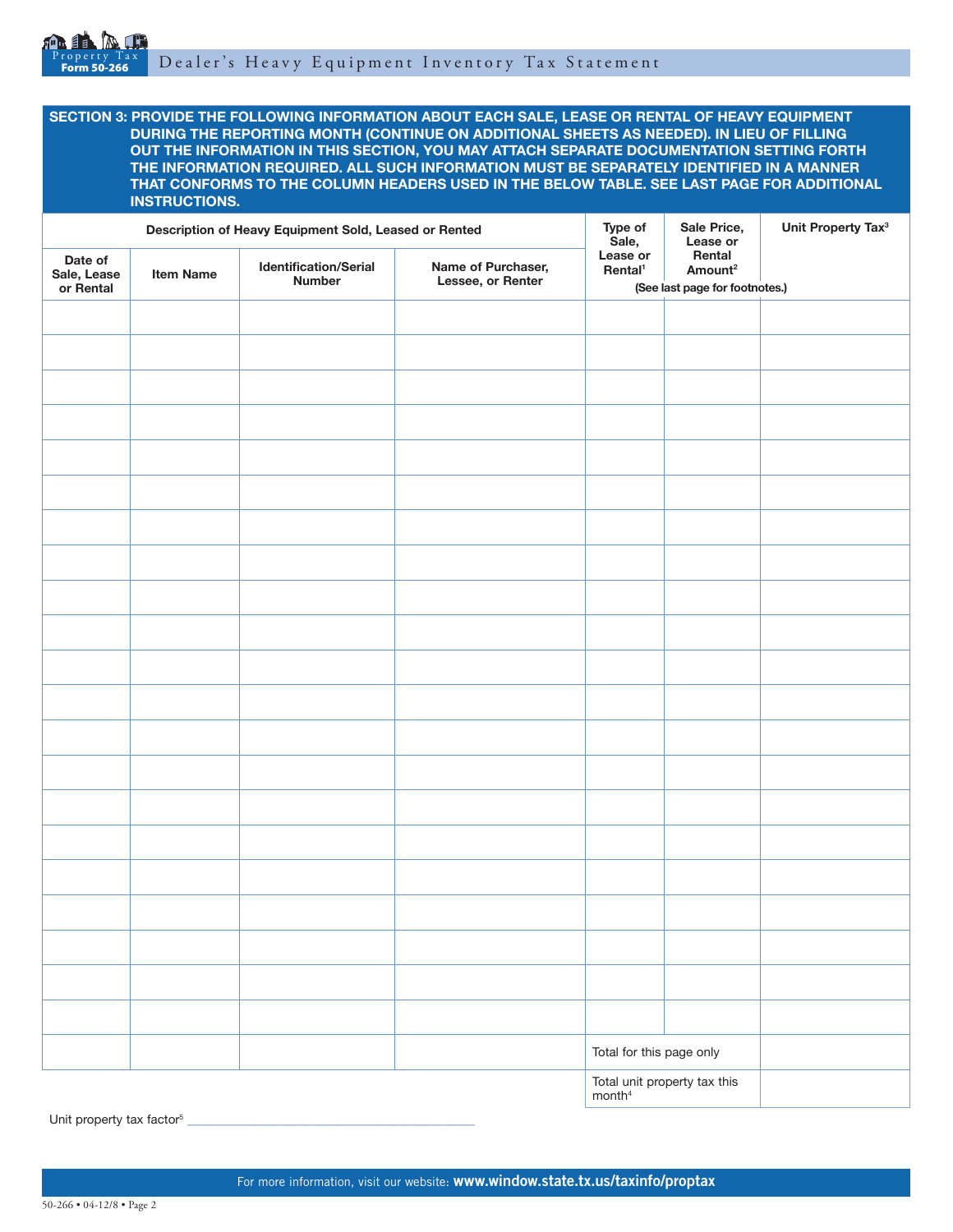# Dealer's Heavy Equipment Inventory Tax Statement



# **SECTION 4: TOTAL SALES, LEASES AND RENTALS**

Complete the boxes on the number of units sold, leased or rented and the transaction amounts for the month. See last page for defintions.

Part I: Number of Units of Heavy Equipment: Breakdown of sales, leases, and rentals for this month. Provide the number of units for the business location for which you are filing this statement (identified in SECTION 2).

| Net Heavy Equipment Inventory<br>(sales, leases, and rentals)                                                                                                                                                                | <b>Fleet Transactions</b> | Dealer Sales        | <b>Subsequent Sales</b> |
|------------------------------------------------------------------------------------------------------------------------------------------------------------------------------------------------------------------------------|---------------------------|---------------------|-------------------------|
| Part II: Transaction Amount: Breakdown of sales, leases, and rentals amounts for this month. Provide the transaction amounts for the business location<br>for which you are filing this statement (identified in SECTION 2). |                           |                     |                         |
| Net Heavy Equipment Inventory<br>(sales, leases, and rentals)                                                                                                                                                                | <b>Fleet Transactions</b> | <b>Dealer Sales</b> | <b>Subsequent Sales</b> |
| SECTION 5: SIGN AND DATE THE STATEMENT ON LAST PAGE ONLY                                                                                                                                                                     |                           |                     |                         |
| On Behalf of (name of dealer)                                                                                                                                                                                                |                           |                     |                         |
| sign<br>here                                                                                                                                                                                                                 |                           |                     |                         |
| Authorized Signature                                                                                                                                                                                                         |                           | Date                |                         |
| <b>Printed Name</b>                                                                                                                                                                                                          |                           | Title               |                         |

**If you make a false statement on this form, you could be found guilty of a Class A misdemeanor or a state jail felony under Section 37.10, Penal Code.**